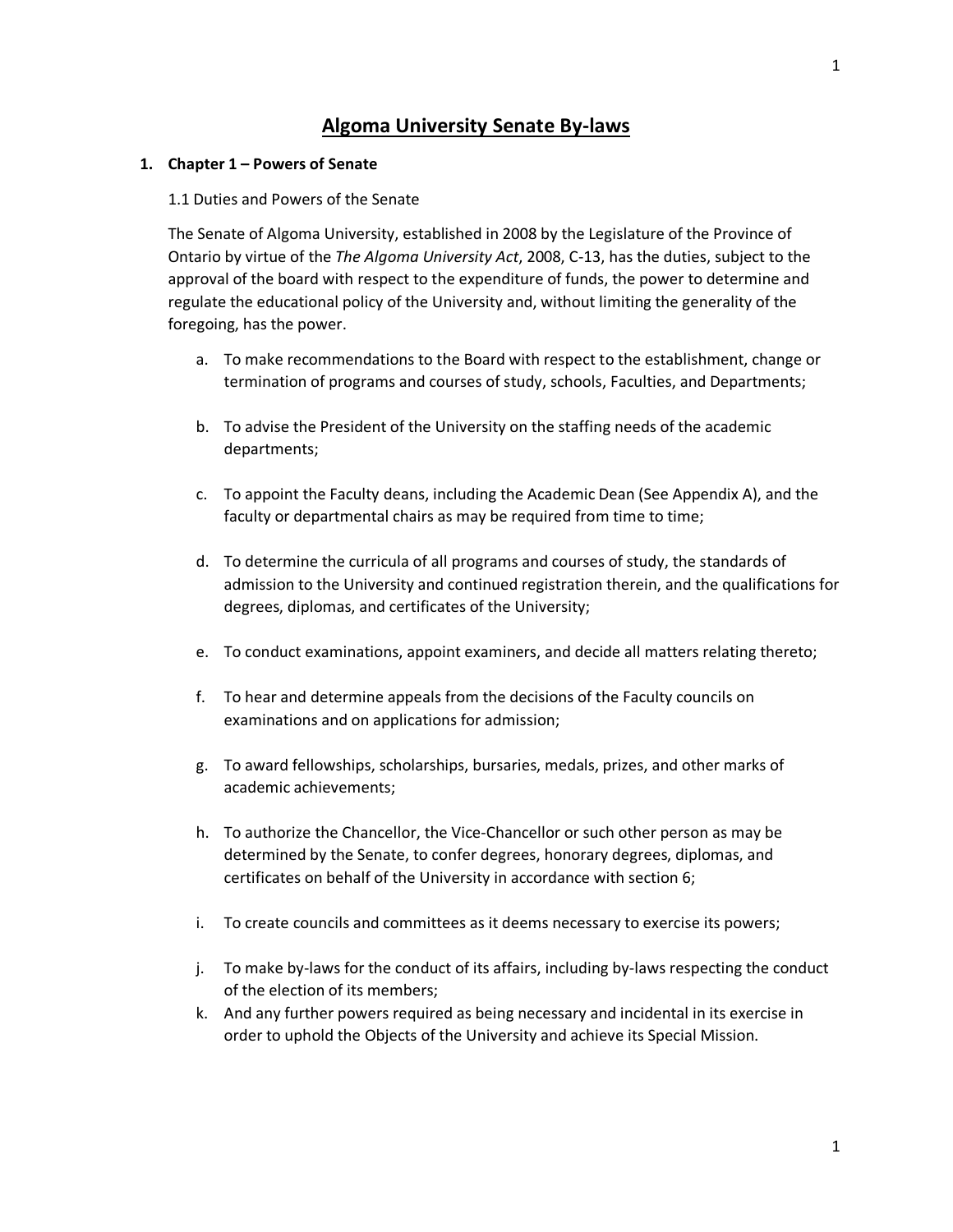#### 2.1 General Definitions

#### In these By-laws:

- a. "The Algoma University Act, 2008" means *The Algoma University Act, 2008*, S.O. 2008, C-13 introduced in the Legislature of the Province of Ontario as Bill 80 titled "An Act to establish Algoma University and to dissolve Algoma University College";
- b. "University" means Algoma University;
- c. "Board" means the Board of Governors of Algoma University;
- d. "Senate" means the Senate of Algoma University;
- e. "Department" means a department of an academic Faculty of the University recognized by the Senate and representing one or more cognate disciplines of knowledge taught at the University;
- f. "School" means a school of the University recognized by the Senate and representing a coherent group of cognate programs;
- g. "Faculty" means an academic Faculty of the University recognized by the Senate and representing a coherent group of cognate departments and schools;
- h. "Senator" means a voting member of the Senate;
- i. "President" means the President of Algoma University;
- j. "VPAR" means the Vice President, Academic and Research of the University
- k. "Academic Dean" means the Dean of the Faculty of the University;
- l. "Chair" means a presiding officer, for example Chair of Senate, committee Chair, Faculty Chair, department Chair;
- m. "Speaker" means the Speaker of Senate, a senator elected by Senate to conduct the meetings of Senate;
- n. "Deputy Speaker" means the Deputy Speaker of Senate, a senator elected by Senate to fulfill the responsibilities of the Speaker, whenever the Speaker is unable or unavailable to conduct the meets of Senate;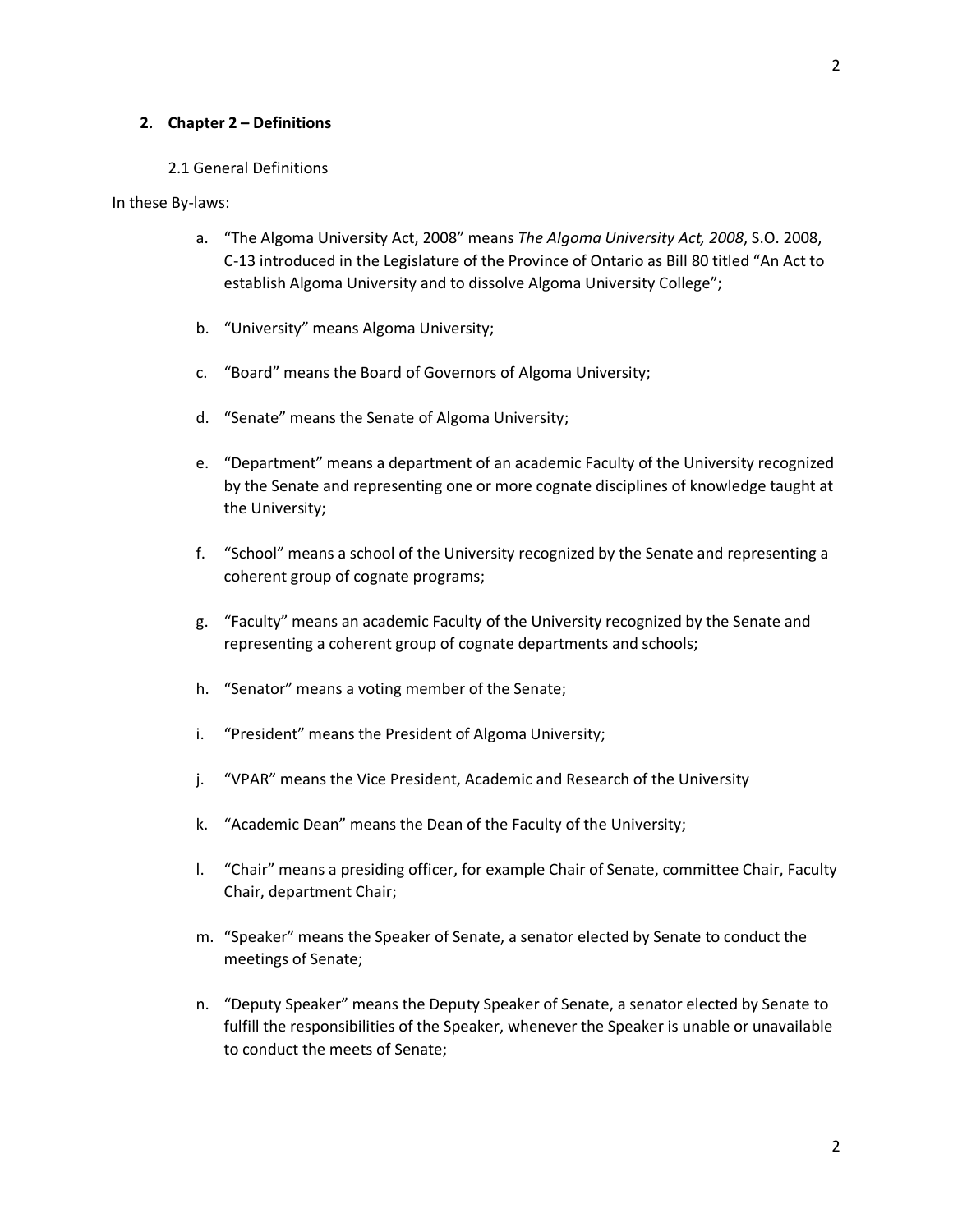- o. "Secretary" means the Secretary of Senate, who shall be the University Registrar, who is responsible for preparing and distributing Senate agenda and minutes and for maintaining the official records of Senate in the manner described in these By-laws;
- p. "University Librarian" means the academic administrator of the library of the University;
- q. "Teaching Staff" means professors, associate professors, assistant professors, lecturers, associates, instructors, tutors and all others employed to do the work of teaching or giving instruction and includes persons employed to do research at the University;
	- a. "Full-Time Teaching Staff" means the full-time faculty and full-time librarians ("Teaching Staff") covered under the *Full-Time Faculty Collective Agreement*;
	- b. "Part-Time Teaching Staff" means the members of the Teaching staff who are engaged on sessional contracts covered under the *Part-Time Faculty Collective Agreement*;
- r. "AUSU Executive" means a full-time or part-time student of the University in good academic standing, as determined by the University;
- s. "AUSU Executive" means the elected student members of the Algoma University Students Union Executive;
- t. "SASA Executive" means the elected student members of the Shingwauk Anishinaabe Students Association Executive;
- u. "Alumni Board" means the Board of Directors of the Algoma University Alumni Advisory Board;
- v. "APC" means the Anishinaabe Peoples Council of the University;
- w. "Quorum" means the minimum number of voting members in attendance in order for a meeting to commence or continue;
- x. "Day" means operating business day; and
- y. Where the singular is used, it shall be considered that plural has also been used if the context so requires;
- z. Where the plural is used, it shall be considered that singular has also been used if the context so requires.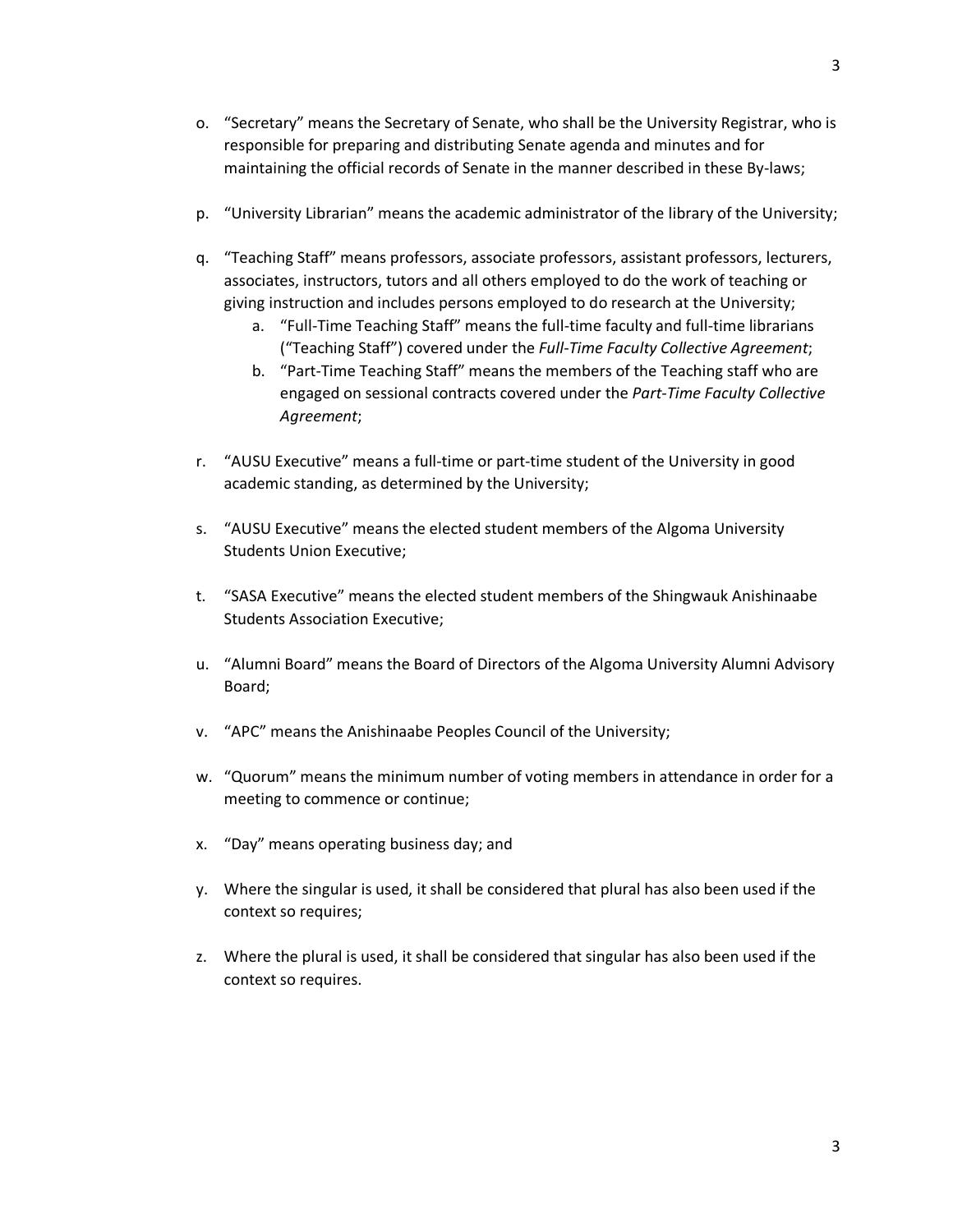### 2.2 Definitions Related to Senate Committees and Subcommittees

- a. In defining the membership of Senate committees or subcommittees in these By-Laws; "Teaching staff senator" means a member of the Full-Time Teaching Staff who is a voting member of Senate.
- b. "Teaching staff non-senator" means a member of the Full-Time Teaching Staff who is not a voting member of Senate;
- c. "Student senator" means a student who is a voting member of Senate;
- d. "Representative" means a representative (student, staff, Board, Alumni Advisory Board, etc.) who may or may not also be a voting member of Senate.

### 2.3 Senate Year

The Senate year shall commence on July  $1<sup>st</sup>$  of any given year and end on June 30<sup>th</sup> of the following year.

### 2.4 Objects

The objects of Algoma University are the pursuit of learning through scholarship, teaching and research, within a spirit of free enquiry and expression.

### 2.5 Special Mission

It is the special mission of Algoma University to:

- a. Be a teaching-oriented university that provides programs in liberal arts and science and professional programs, primarily at the undergraduate level, with a particular focus on the needs of Northern Ontario; and
- b. Cultivate cross-cultural learning between aboriginal communities and other communities, in keeping with the history of Algoma University and its geographic site.

# **3. Chapter 3 – Senate Membership and Terms of Office**

- 3.1 General Membership Provisions
- a. The voting membership of Senate shall include, in numbers as specified below:
	- i. Senators by virtue of office;
	- ii. Student senators;
	- iii. Teaching staff senators;
	- iv. And non-teaching staff senators.
- b. As stipulated in The Algoma University Act, 2008, S.O. 2008, C-13, the number of teaching staff senators at any given year shall be at least twice the total number of all other members of the senate.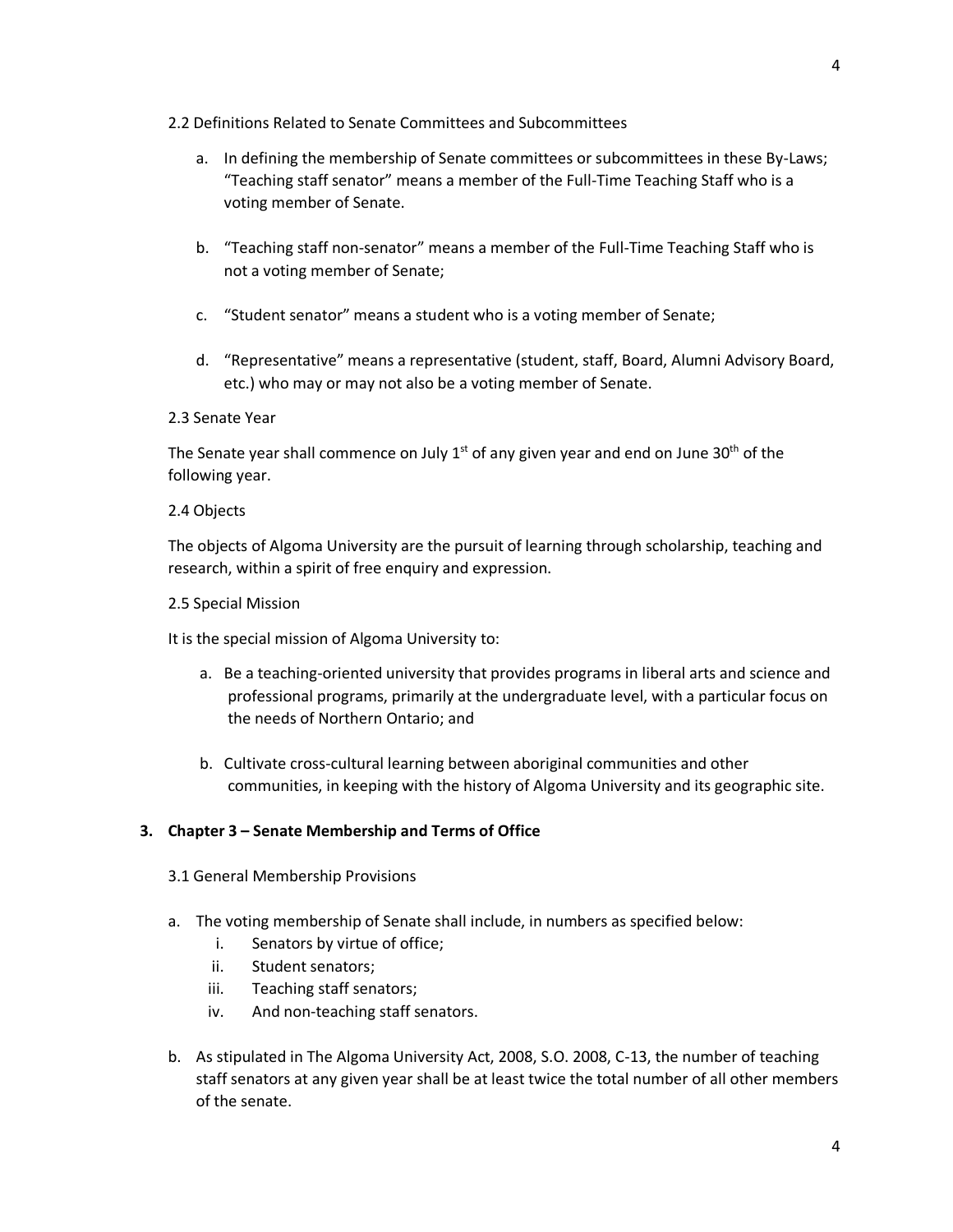- c. In order that the membership of Senate is as broadly representative of the University's academic community as possible, the various constituencies shall be expected to consider, and strive to reflect, gender balance and the diversity of academic and cultural traditions when choosing or electing their Senate representatives.
- d. Membership on Senate cannot be delegated, except according to specific provisions in these by-laws.
- 3.2 Senators by Virtue of Office
- a. The following persons who are members by virtue of their office:
	- i. The President of the University
	- ii. The Vice-President, Academic and Research
	- iii. The Academic Dean
	- iv. The Chair of each of the Faculties of the University
	- v. The University Registrar
	- vi. The University Librarian
	- vii. The Chairs of each Faculty, who are members of the Full-time Teaching Staff and who shall count as such for the purpose of Senate numbers; and
	- viii. The President of Shingwauk Kinoomage Gamig, or his or her designate.
- 3.3 Student Senators
- a. The following shall be voting members of Senate:
	- i. Three (3) students, one from each of the academic Faculties, elected from among AUSU members; and
	- ii. One (1) student elected from among SASA members.
- 3.4 Teaching staff senators
- a. The following shall be voting members of Senate:
	- i. Such number of persons on the Teaching Staff, elected by the Teaching staff, represented by the Teaching Staff union, from among themselves, as set out in Senate by-laws, which number shall be in at least twice the total number of all other voting members of the Senate in all other categories.
	- ii. There shall be one (1) Full-Time Teaching Staff senator, represented by the Teaching Staff union from each Department of the University recognized by the Senate of the University, who shall be the Department Chair of Director or his/her designate.
	- iii. Each Faculty shall have one (1) other "at large" seat per number of Departments or Schools in the Faculty, freely elected by the Full-Time Teaching Staff members of the Faculty.
	- iv. Each Faculty shall have one (1) Part-Time Teaching Staff elected from and by the Part-Time Teaching Staff represented by the Teaching Staff union.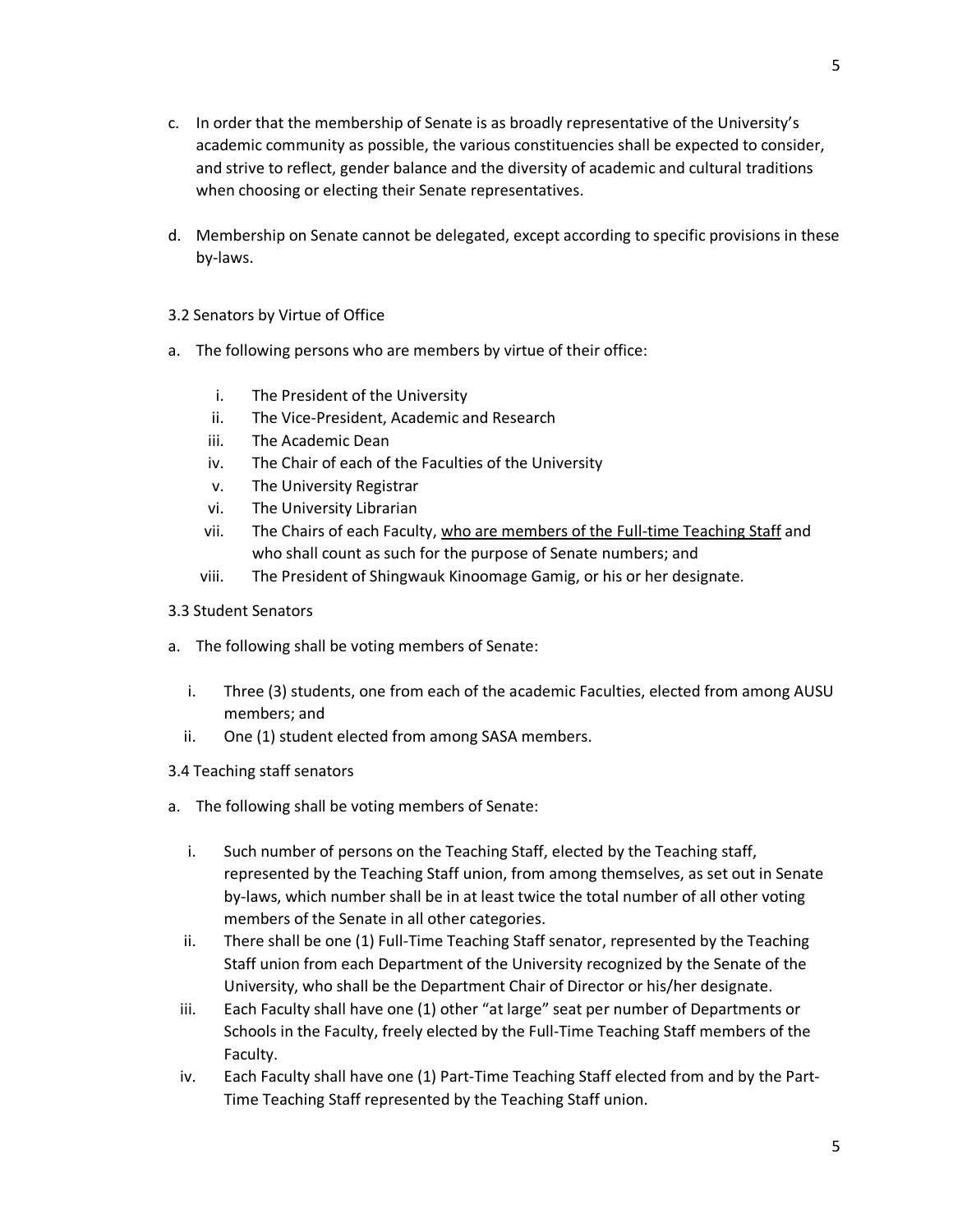- v. As of October 5, 2018, the Faculties, Departments, and Schools recognized by the Senate of the University are:
	- 1. Humanities Faculty
		- a. English and History
		- b. Fine Arts and Music
		- c. Modern Languages
		- d. Sociology
	- 2. Social Sciences Faculty
		- a. School of Business and Economics
		- b. CESD
		- c. Law and Politics
		- d. Social Work
	- 3. Sciences Faculty
		- a. Biology
		- b. Computer Science and Mathematics
		- c. Geography and Geology
		- d. Psychology
- 3.5 Non-Teaching staff senators
- a. The following shall be voting members of Senate:
	- i. One person, other than the President of the University, appointed by the Board from among the board members.
	- ii. One person from the Anishinaabe Peoples Council ("APC"), appointed by the APC from among their members.
	- iii. One member of the Algoma University Support Staff ("AUSS"), or in lieu an alternate, elected by the members of AUSS;
- 3.6 Terms of Office
- a. Senators by virtue of office shall serve for as long as they remain in office.
	- i. Servings as Faculty Chair shall not count against an individual's eligibility to serve as Teaching Staff Senators. i.e. terms served as Faulty Chairs do not count as Teaching staff senator terms as specified 3.6 (d) or in Sections 20 and 22 of *The Algoma University Act*, 2008, S.O. 2008, C-13.
- b. For student senators, the normal term of office shall be one (1) year renewable for one consecutive term of one (1) year.
- c. For other non-Teaching Staff senators, the term of office shall be at the discretion of the respective constituencies, but shall not exceed a term of three (3) years, renewable for one consecutive term of three (3) years.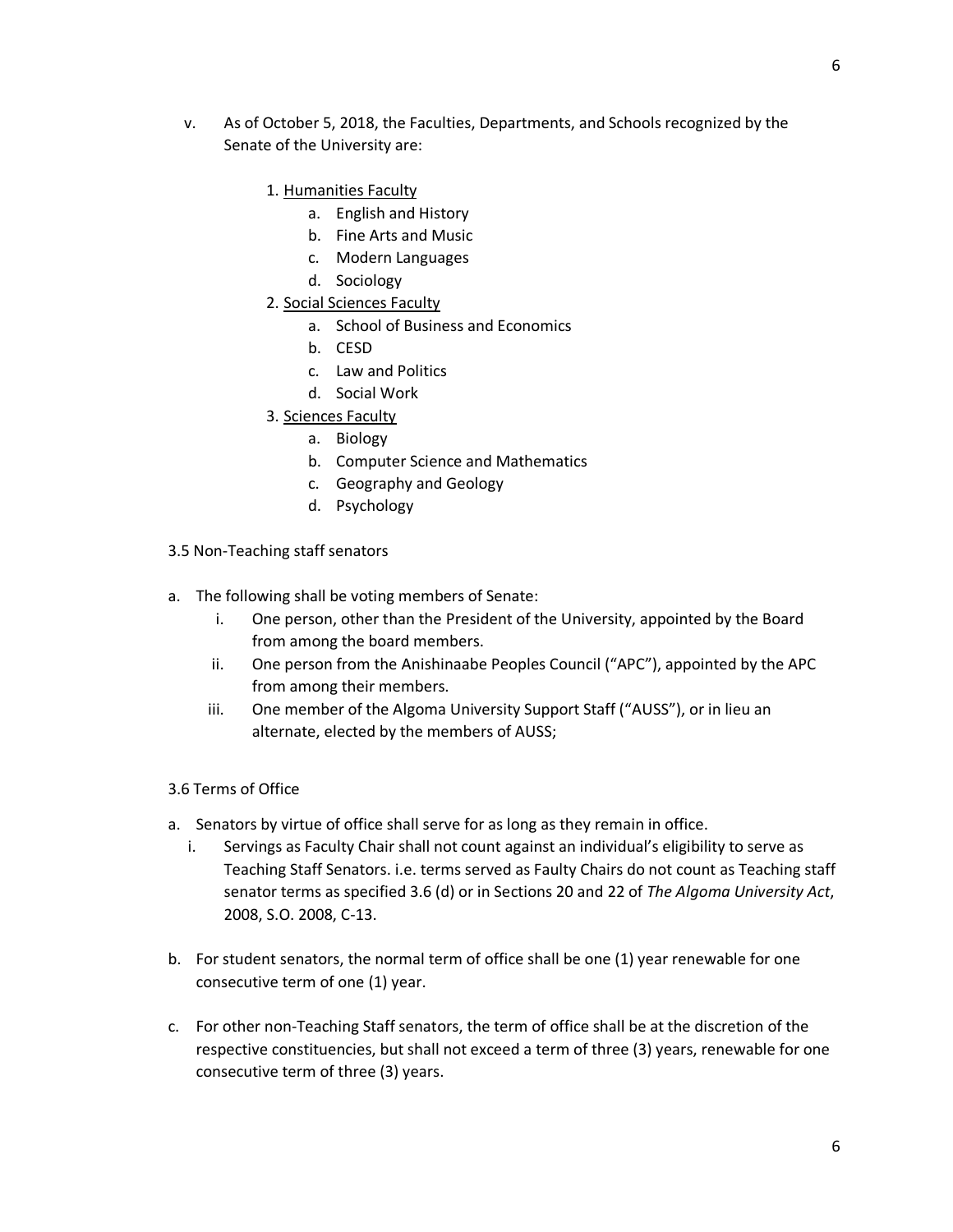- d. For Teaching Staff senators the normal term of office shall be three (3) years, renewable for one consecutive term of three (3) years.
- e. For Part-Time Teaching Staff senators, the normal term of office shall be one (1) year, renewable for one consecutive term of one (1) year.

# Loss of Eligibility to Serve as Senators

f. If, during his or her term of office, a member of Senate elected or appointed under Chapter 2, ceases to be eligible for election or appointment to the Senate by virtue of a change in position or employment, he or she thereby ceases to be a member of Senate.

# Exceptions, Student Graduation

g. Despite 3.7 (f), if a student member of the Senate graduates during her or her term of office, he or she may continue to sit as a member of the Senate until the next anniversary of the day of his or her re-election.

# Renewal

h. A member of Senate is eligible for re-election or reappointment.

# Limitation

i. A person elected or appointed to the Senate may not be a member for more than two consecutive terms, but is eligible for reappointment or re-election after on year's absence from Senate.

# Filling Vacancies

- j. A vacancy on the Senate occurs if,
	- i. A member resigns or ceases to be eligible for appointment or election to the Senate before the end of his or her term;
	- ii. A member is incapable to continue to act as a member and the Senate by resolution declares the membership to be vacated; or
	- iii. A member is absent from three meetings of the Senate with appropriate reasons (see 3.7.I)
- k. If a vacancy occurs on the Senate, prior to the three (3) months before the completion of the term, the Senate shall fill the vacancy according to the procedures provided in the Bylaws of the Senate. (i.e. through a request to the representative body for appointment of election of a Senator;
	- i. Determine, in accordance with it By-laws, whether or not to fill the vacancy; and
	- ii. If the vacancy is to be filled, fill the vacancy within the time period, and according to the procedures, provided in the By-laws of Senate.

# Attendance

l. Within the Senate membership year (July 1-June 30), if a member of Senate who has not been granted a leave of absence and fails to attend three (3) regular meetings of Senate, the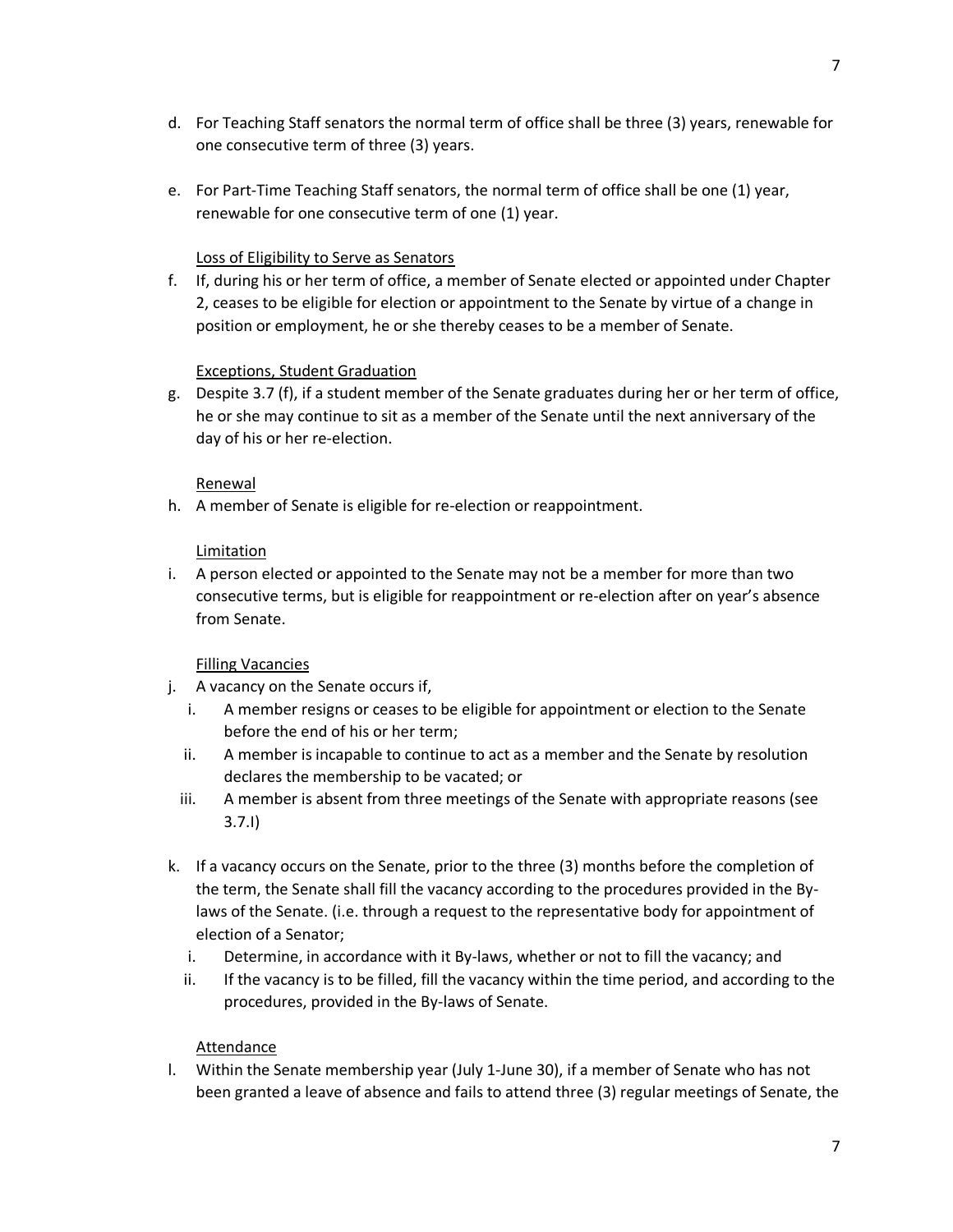Senate may by resolution declare such membership vacant. Members of Senate have an obligation to represent their constituents by attending meetings of Senate; therefore, regular attendance is a requirement.

- i. The Secretary of Senate shall remind Senators of the attendance requirement prior to the beginning of the regular meetings of the Senate year (typically early September);
- ii. Once a member has failed to attend three (3) regular meetings, the Senate Executive Committee will recommend to Senate that the member's seat be declared vacant;
- iii. The responsibility of informing the Senator will be that of the Secretary of Senate.

Note: Senators who find they have an occasional scheduling conflict with Senate meetings such as teaching/laboratory or any other University-related commitment should appeal to the Secretary of Senate for attendance relief from Senate. Such absences should communicated in advance to the Secretary of Senate.

### 3.7 Leaves of Absence

- a. Teaching Staff members who are on authorized leaves of any kind shall not be obligated to serve on Senate while on leave.
- b. Rejoining Senate after a leave of one or more years shall make the member re-eligible to serve a first Senate term.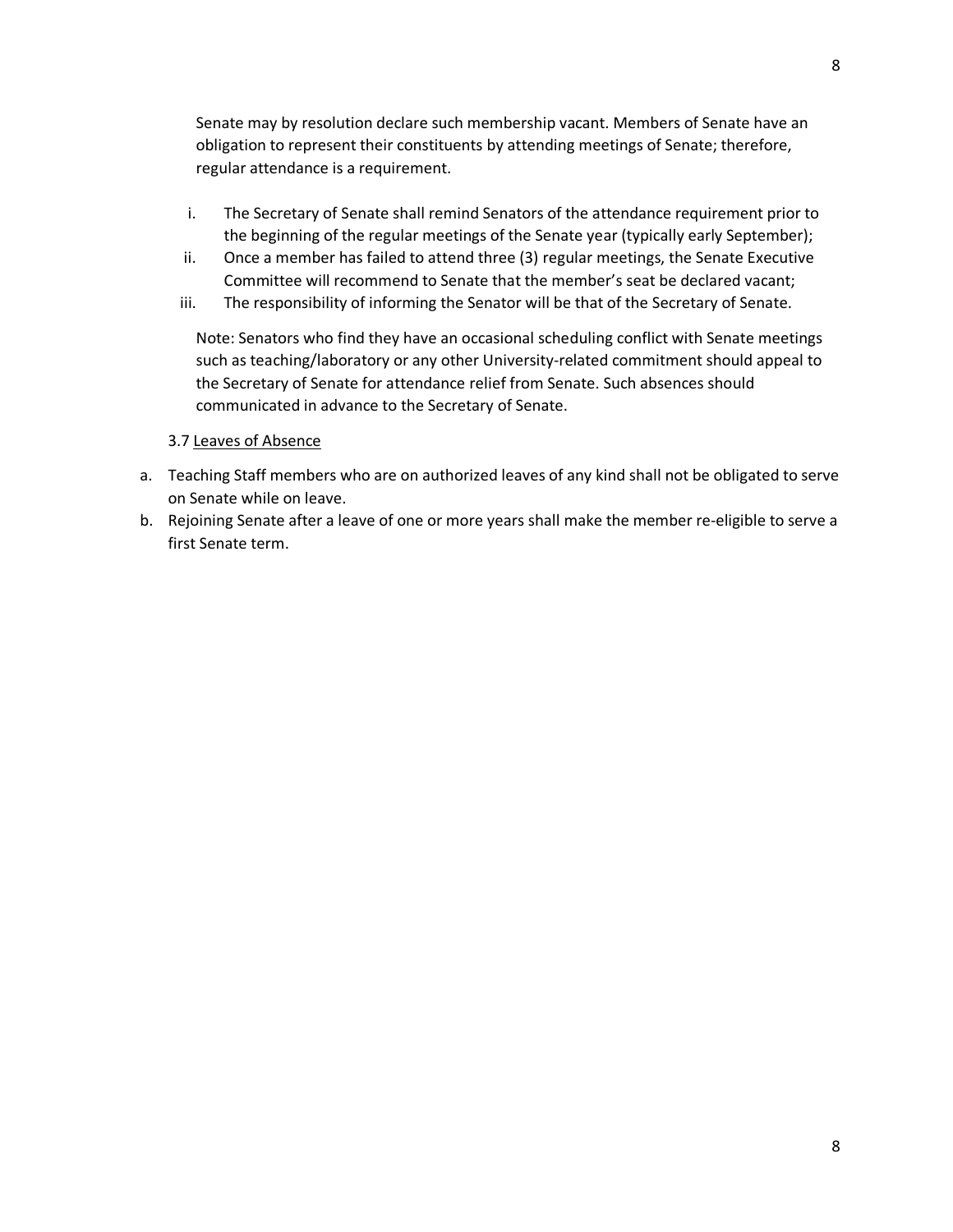| <b>Senate Composition</b>                           |                                                                                                   |                         |
|-----------------------------------------------------|---------------------------------------------------------------------------------------------------|-------------------------|
| Category                                            | <b>Members</b>                                                                                    | <b>Number</b>           |
| 3.1 Senators by<br>Virtue of<br><b>Their Office</b> | The President and Vice Chancellor;                                                                | 1                       |
|                                                     | The VPAR;                                                                                         | $\mathbf{1}$            |
|                                                     | The Academic Dean;                                                                                | $\mathbf{1}$            |
|                                                     | The University Registrar;                                                                         | 1                       |
|                                                     | The University Librarian;                                                                         | $\mathbf{1}$            |
|                                                     | The Faculty Chairs (who shall be counted among the Teaching Staff below); and                     | $[3]$                   |
|                                                     | The President of Shingwauk Kinoomaage Gamig, or his or her designate.                             | $\mathbf{1}$            |
|                                                     | <b>Sub-Total</b>                                                                                  | $6\overline{6}$         |
| 3.2 Student                                         | AUSU (one from each Faculty) elected from among AUSU members                                      | 3                       |
| senators                                            | SASA elected from among SASA members.                                                             | $\mathbf{1}$            |
|                                                     | <b>Sub-Total</b>                                                                                  | $\overline{a}$          |
| 3.3 Non-Teaching<br>senators                        | One person, other than the President and Vice Chancellor of the University, appointed by the      |                         |
|                                                     | <b>Board</b>                                                                                      |                         |
|                                                     | from among other Board members.                                                                   | 1                       |
|                                                     | One person from Anishinaabe Peoples Council.                                                      | $\mathbf{1}$            |
|                                                     | One member of the Algoma University Support Staff.                                                | $\mathbf{1}$            |
|                                                     | <b>Sub-Total</b>                                                                                  | $\overline{\mathbf{3}}$ |
|                                                     | <b>Total Non-Teaching Senators</b>                                                                | <b>13</b>               |
| 3.4 Teaching staff<br>senators                      | Three members of the Part-Time Teaching Staff elected from and by the Part-Time Teaching Staff    |                         |
|                                                     | represented by the Teaching Staff Union.                                                          | 3                       |
|                                                     | Faculty chairs                                                                                    | 3                       |
|                                                     | Department chairs, Directors and their designates                                                 | 12                      |
|                                                     | Each Faculty shall have one (1) other "at large" seat per number of Departments or Schools in the |                         |
|                                                     | Faculty who shall be freely elected by the members of the Full-Time Teaching Staff.               | 12                      |
|                                                     | <b>Total Teaching staff senators</b>                                                              | 30                      |
|                                                     | <b>Total number of senators</b>                                                                   | 43                      |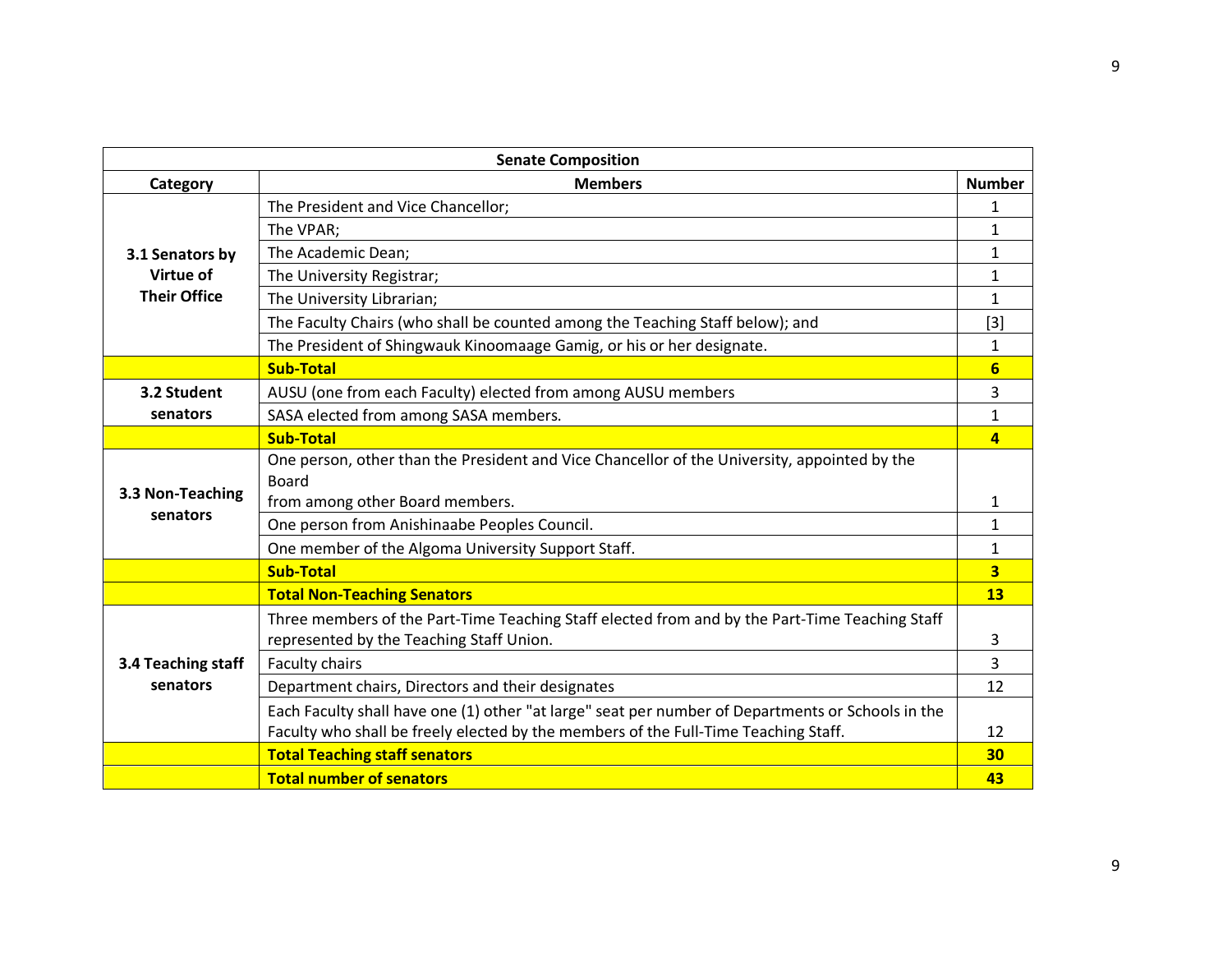# **4. Chapter 4 – Officers of Senate and Duties**

Officers of Senate shall be composed of the following:

- 4.1 The Speaker and Deputy Speaker;
- 4.2 The Secretary of Senate, who shall be the University Registrar, a voting member of Senate from the Office of the Registrar.
- 4.3 The Speaker shall be responsible for conducting all meetings of Senate in accordance with the By-laws of Senate. The Speaker shall ensure that all meetings follow the basic rules of Robert's Rules of Order. In the absence of the Speaker, the Deputy Speaker shall conduct the meeting.
- 4.4 The Secretary or, in the absence of the Secretary, the Deputy Speaker, shall be responsible for recording the minutes of each meeting of Senate, and for such other duties as are stated in the By-laws.

# **5. Chapter 5 – Elections and Term of Office**

- 5.1 Elections and appointments to Senate and its committees shall be made on or before the June Senate meeting of each year. The Speaker and Deputy Speaker shall be elected annually at June's Senate meeting from among the academic staff members of Senate;
- 5.2 Where a vacancy occurs due to resignation or other reason, the appropriate Faculty may conduct an election to fill the vacancy for the period until
- 5.3 Notwithstanding Ch. 5.1 and 5.2, Part-Time Teaching Staff representatives to Senate shall be elected on or before the June Senate meeting of each year to serve a one-year term during the next Senate year.
- 5.4 Student members on committees of Senate shall be nominated by student senators meeting in caucus.

Senate Representation to the Board (moved from Chapter 11)

- 5.5 There shall be Senate Representation to the Board, elected by Senate from academic staff, in such numbers as prescribed by the By-laws of the Board. The representatives shall endeavor at all times to inform the Board of the majority opinion of the Senate in any board decisions pertaining to Senate matters. The representation shall be responsible for ensuring that Senate is informed full of:
	- i. The outcome of all Senate recommendations conveyed to the Board; and
	- ii. Any other Board matters which affect Senate, subject to the Board's rules of confidentiality

The representatives shall have such other responsibilities as may be suggested to them from time to time by the Senate. The term of office shall be three years, once renewable.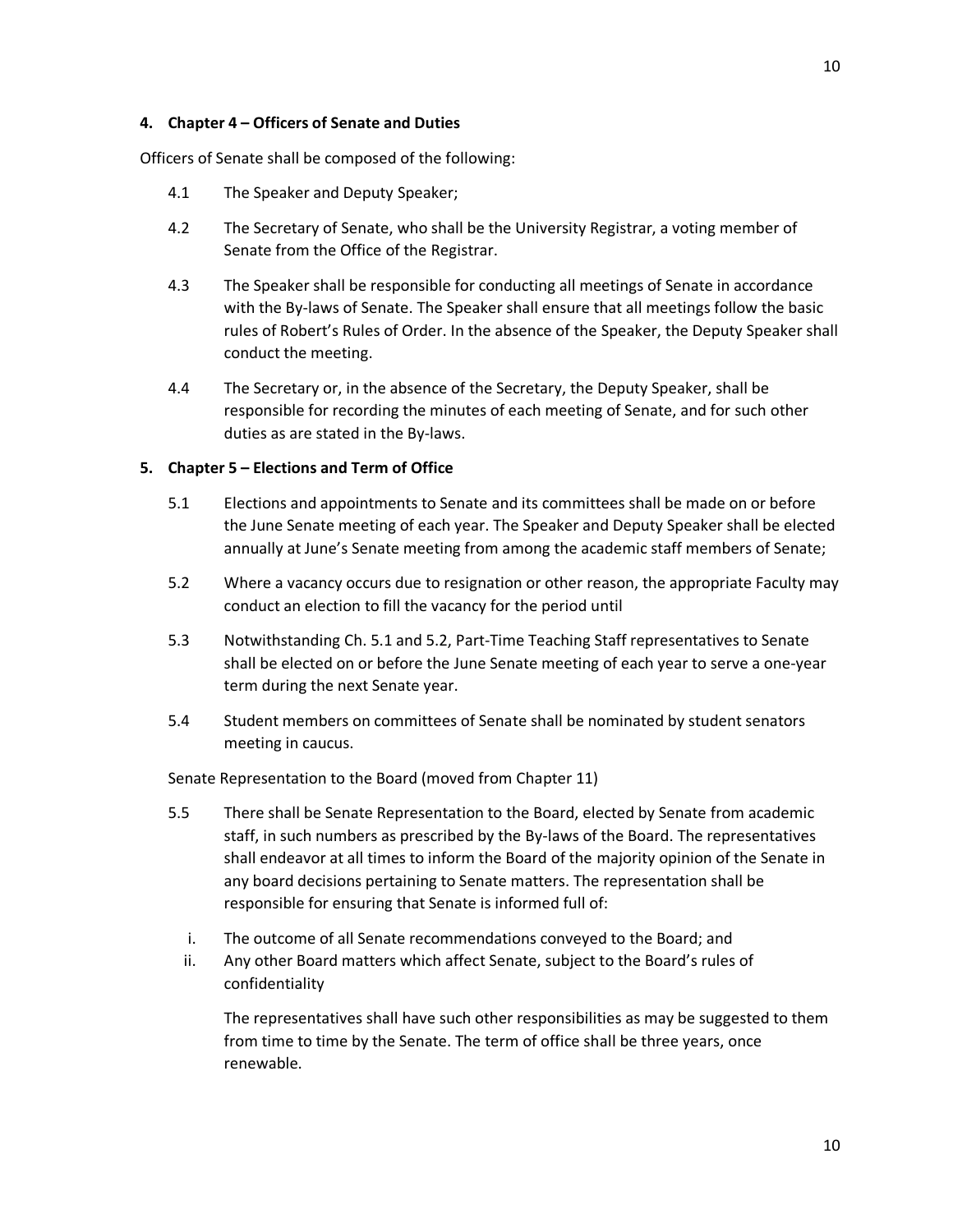# 6.1 The Senate year is defined as beginning July 1.

- 6.2 Unless decided otherwise by Senate or by the Senate Executive Committee, meetings of Senate shall be held on the first Friday of each month except in January and September when it shall be held on the second Friday depending the calendar year. No regular meetings shall be held in July and August. Notice of the dates of these meetings shall be given to Senators through electronic communication and shall be included in the academic calendar, where they are available to the public.
- 6.3 Senate may hold *in camera* meetings when items of a personal and confidential nature are being discussed.
- 6.4 Unless otherwise decided by the Senate or Senate Executive Committee, regular meetings of Senate shall begin at 1;00pm, and if, after the lapse of a quarter of an hour, there is not a quorum present, the regular meeting shall be deemed lost. Meetings of Senate shall terminate at 3:00pm unless extended by a motion to continue. Such a motion requires two-thirds majority.
- 6.5 All meetings of Senate shall be conducted according to Robert's Rules of Order, unless otherwise determined by Senate by two-thirds majority.

# Special Meetings

6.6 A special meeting of the Senate, on the request in writing of not fewer than five (5) members, three (3) of whom must be Teaching Staff, shall be called by the Speaker, or Deputy Speaker, in the Speaker's absence, with forty-eight (48) hours notice (excluding statutory holidays and weekends) to be given to each member of Senate. Such a meeting shall consider only business which is specified in the notice of meeting, except that new business may be introduced by the unanimous consent of the members present.

# Quorum

- 6.7 The quorum of Senate shall be fifty (50) percent plus one of voting members of Senate, except at the May and June meetings and at any special meetings which may be called in July and August when quorum shall be one-third plus one.
- 6.8 To be valid and effective, all motions must be adopted at a meeting of Senate by a simple majority of the members present unless otherwise specified in the By-laws.
- 6.9 The Secretary shall provide each member of Senate with an agenda not fewer than seventy-two (72) hours prior to each meeting.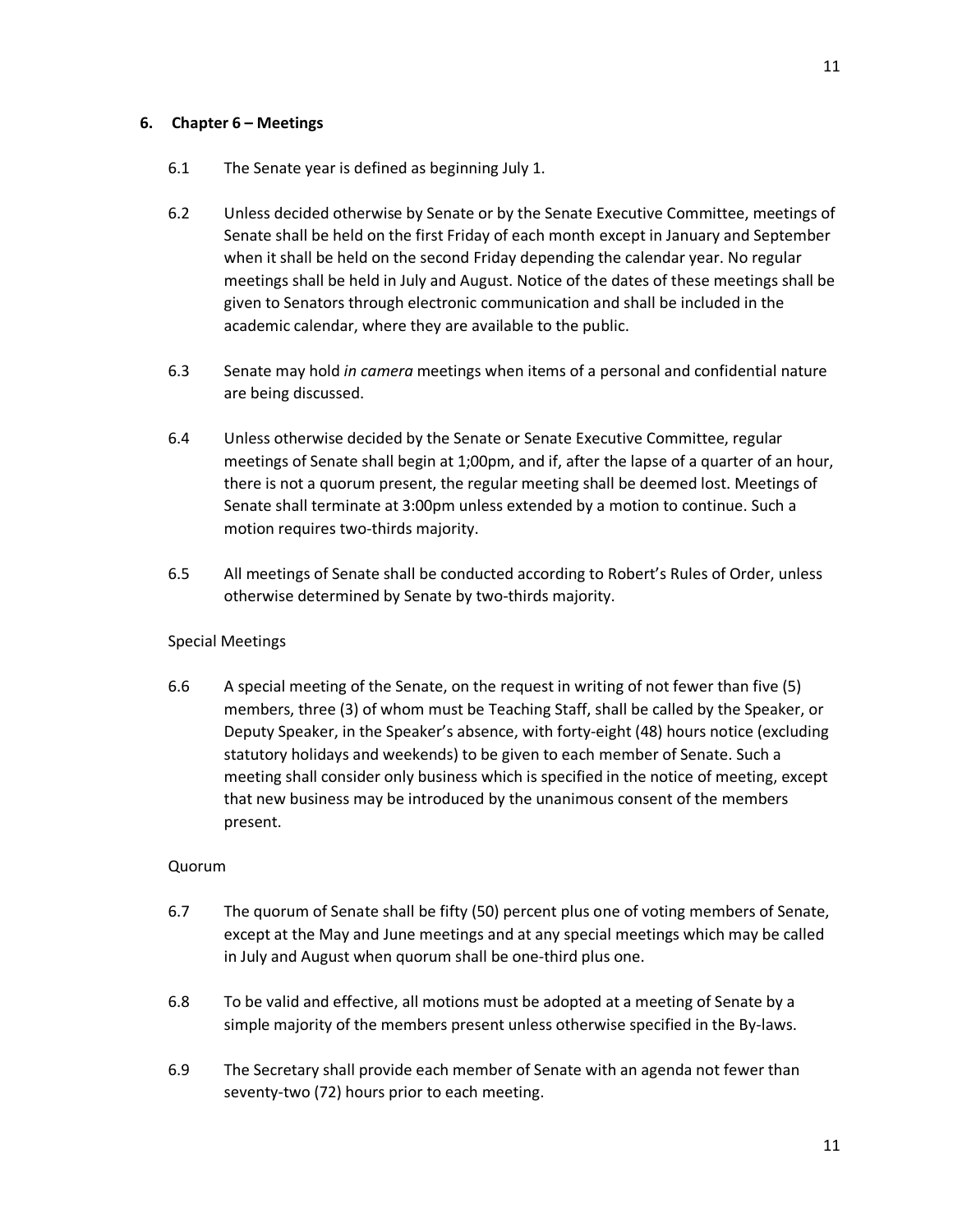- 6.10 The agenda for each regular meeting shall be prepared by the Senate Executive Committee. Senators requesting that business be considered by the Senate shall submit all items and supporting documentation proposed for the inclusion in the agenda to the Secretary of Senate, ten (10) calendar days prior to the regularly scheduled meeting of Senate (Wednesday at noon).
- 6.11 Proceedings of all meetings of Senate shall be recorded. A copy of the minutes of every meeting of Senate shall be circulated with the agenda of the next meeting. At this meeting, the minutes shall be adopted after the correction and amendment, if necessary.
- 6.12 No motion introducing matter other than that listed in the agenda shall be taken into consideration at any regular meeting of Senate except when accepted for consideration by a two-thirds majority of the members present.

### Preserving Order

- 6.13 The Speaker of Senate:
	- i. Maintains a neutral position during the Senate proceedings;
	- ii. Preserves order and decorum at all meetings of Senate;
	- iii. Ensures that Senators are given time to speak to the questions;
	- iv. May occasionally invite non-Senators to speak to the question or contribute to the debate.

Every member may speak a second time on the same question unless other members who have not already spoken wish to do so.

Any person who, in the opinion of the Speaker, engages in conduct unbecoming a member of Senate shall withdraw from the meeting at the request of the Speaker. In the event that such a person refuses to withdraw, the Speaker may declare a short recess, or adjourn the Senate, and may declare that the continuation of such recessed or adjourned meeting be open only to members and official observers.

# Voting

6.14 No member of Senate may appoint or send proxy to act or vote in the Senate.

# Electronic Voting

6.15 In exceptional circumstances where time is of the essence and there is no reasonable possibility of convening a meeting, electronic voting is permissible. The use of electronic voting is to be determined by the Senate Executive Committee, or when this is not possible, the Speaker of Senate.

In circumstances where electronic voting is necessary, the wording of the motion and any background material shall be circulated to the Senate prior to the date scheduled for the vote. Normally, a period of no less than two working days will be provided for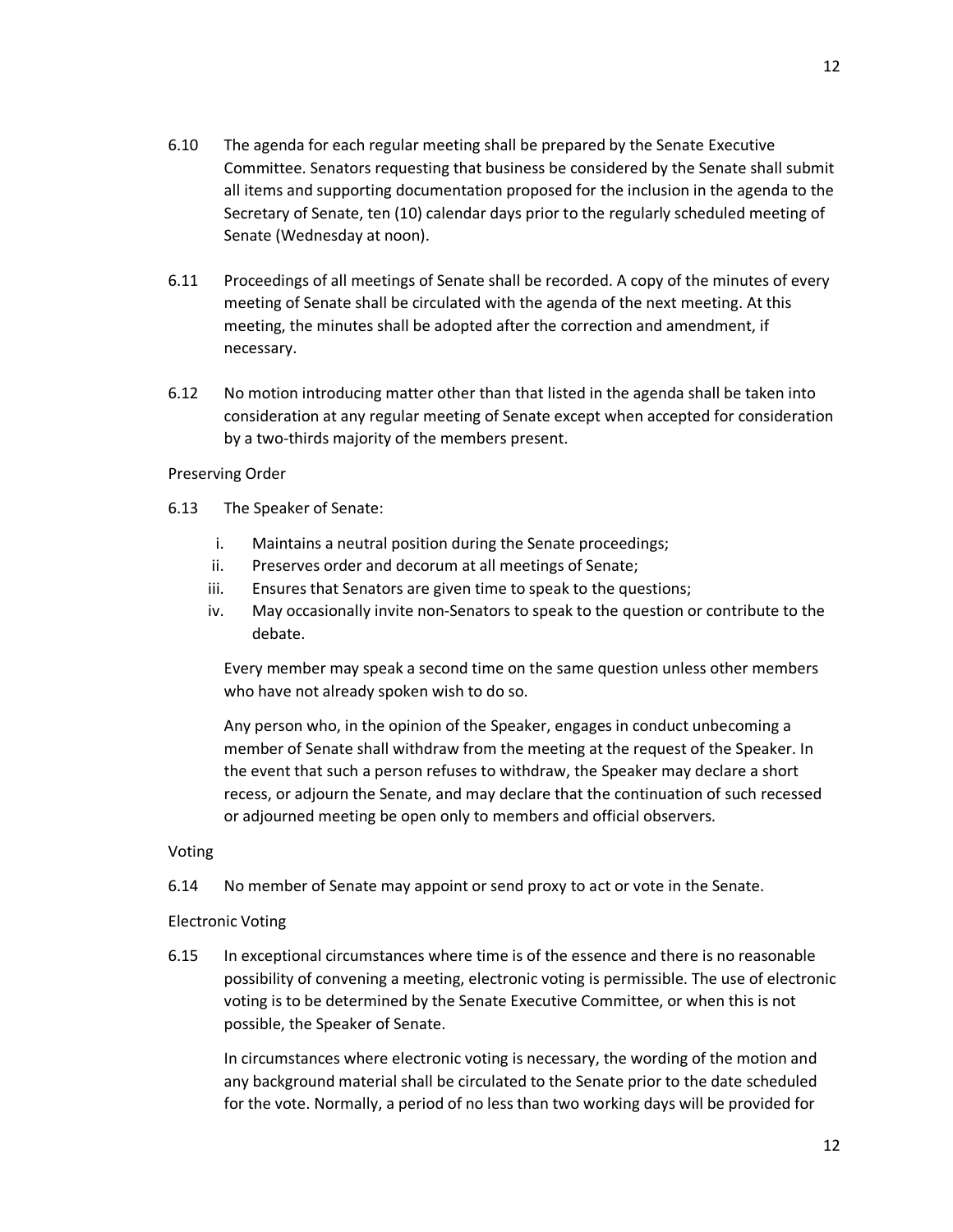Senators to electronically post comments and/or questions about the motion, with this electronic discussion accessible to all Senators.

Immediately following this period, Senators will be asked to vote on the motion and their votes must be recorded with the Secretary of Senate on or before a specific date and time. Voting will be on the motion as presented. The result of the electronic vote shall be transmitted to the Senate and the number votes shall be reported in the minutes. Senators may request that their own vote be reported in the minutes.

Note that in cases where secret ballots are necessary, the Senate Executive will consult with the Information Technology department to ensure the anonymity of the responses.

### Meeting *in Camera*

6.16 When the Senate declares a meeting or part of a meeting *in camera*, reasons for so declaring will be clearly stated by the Speaker of Senate prior to moving in camera. Where the Senate has resolved to move *in camera*, the room shall be cleared except for all members of the Senate and individuals requested by the Speaker to stay for purposes of assisting the Senate with its deliberations.

Only person entitled to be present *in camera* meetings may be informed of the proceedings that transpire. Accordingly, items of business dealt with by the Senate *in camera* shall appear as appendices to the record and shall be recorded in a spate set of minutes, available only to members of Senate.

If any motions are passed *in camera*, upon returning to the open meeting, the Speaker will ask Senators for a motion to record the approval of those in camera motions in a manner that does not release confidential information.

### **7. Chapter 7 – Amendment of By-laws**

7.1 By-laws of Senate shall be adopted or amended by a two-thirds majority vote of all voting members at a regular meeting of Senate upon notice of motion duly made at a regular meeting of Senate.

### **8. Chapter 8 – Committees of Senate**

- 8.1 There shall be the following standing committees of Senate:
	- a. Senate Executive Committee;
	- b. Academic Planning and Priorities Committee;
	- c. Academic Standards and Appeals Committee;
	- d. Curriculum Committee;
	- e. Board Senate Liaison Committee;
	- f. Academic Regulations and Petitions Committee;
	- g. Decanal Review/Search Committee;
	- h. Quality Assurance Committee;
	- i. Research Advisory Committee;